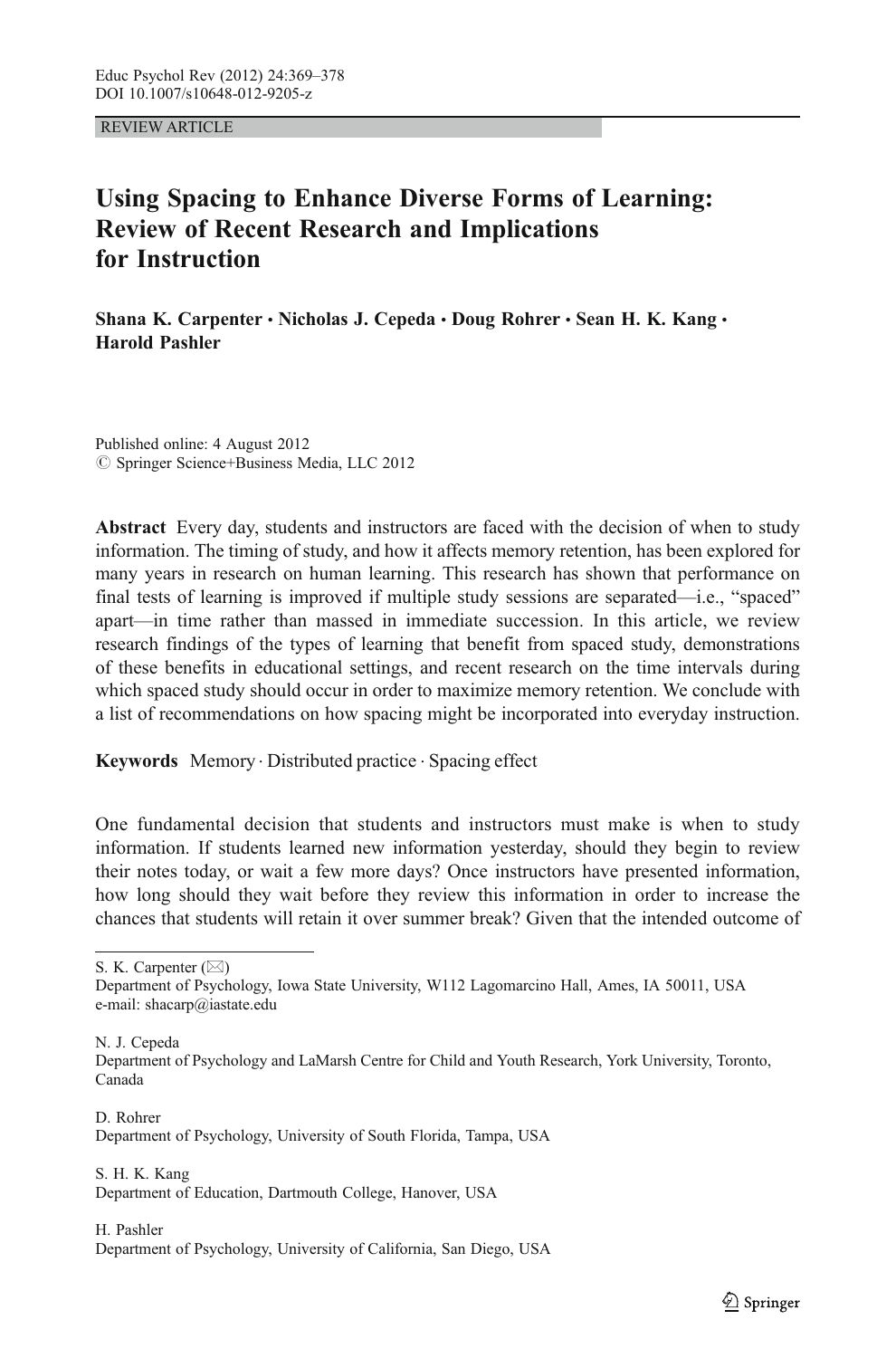such decisions is to promote durable learning, understanding how the scheduling of study influences memory retention is critically important.

#### The Benefits of Spaced Study

Studying information across two or more sessions that are separated (i.e., spaced apart or distributed) in time often produces better learning than spending the same amount of time studying the material in a single session. Figure 1 illustrates the design of a typical study on this topic. This design includes: (1) multiple study sessions in which the same information (e.g., biology terms) is presented at least twice, (2) a manipulation of the time duration between successive presentations, which is referred to here as the *spacing gap*, and (3) a *test* delay that is defined as the time elapsed between the final study presentation and the test. The test delay can either be fixed or manipulated.

When the spacing gap between two or more presentations of the same item is zero (e.g., the same biology term and definition is presented back-to-back with no interruptions inbetween), the presentations are said to be *massed* together. When the gap between presentations is greater than zero (e.g., a given biology term is repeated every 5 min or after five different biology terms have been presented), then the presentations are said to be *spaced* or distributed because they are separated by a nonzero time interval. The gap separating spaced presentations can range anywhere from a few seconds to several weeks, whereas the gap separating massed presentations is zero.

On the final memory test, performance is most often better for items that were spaced rather than massed. This is typically referred to as the *spacing effect*. Some studies have also reported that different spacing gaps (i.e., lags) result in different degrees of learning, which has sometimes been referred to as the *lag effect*. For example, learning of a given biology term might be better when it is repeated after a relatively long spacing gap (e.g., 5 min) compared to a relatively short spacing gap (e.g., 1 min). In the current paper, we use the term spacing effect in a general sense to refer to the different degrees of learning that result as a function of different spacing gaps.

The spacing effect is one of the oldest and most reliable findings in research on human learning. Early demonstrations of this effect date back to over 100 years ago (e.g., see Ebbinghaus [1885](#page-8-0)/1913), and hundreds of published studies have reported benefits of spacing (for a recent review, see Cepeda *et al.* [2006\)](#page-7-0). While participants in most of these studies were adult learners, the benefits of spacing have also been reliably demonstrated in studies with younger participants, including elementary school children (e.g., Toppino & DiGeorge [1984](#page-9-0)), middle school children (e.g., Carpenter et al. [2009](#page-7-0); Toppino & DeMesquita [1984](#page-9-0)), and preschool children as young as 3 or 4 years of age (e.g., Rea & Modigliani [1987](#page-9-0); Toppino [1991\)](#page-9-0).



Fig. 1 Design of a typical study on the spacing effect. Participants experience two learning sessions that are separated by an interval of time referred to here as the spacing gap. After another interval of time called the test delay, participants are given a final test over the information that they encountered in the two learning sessions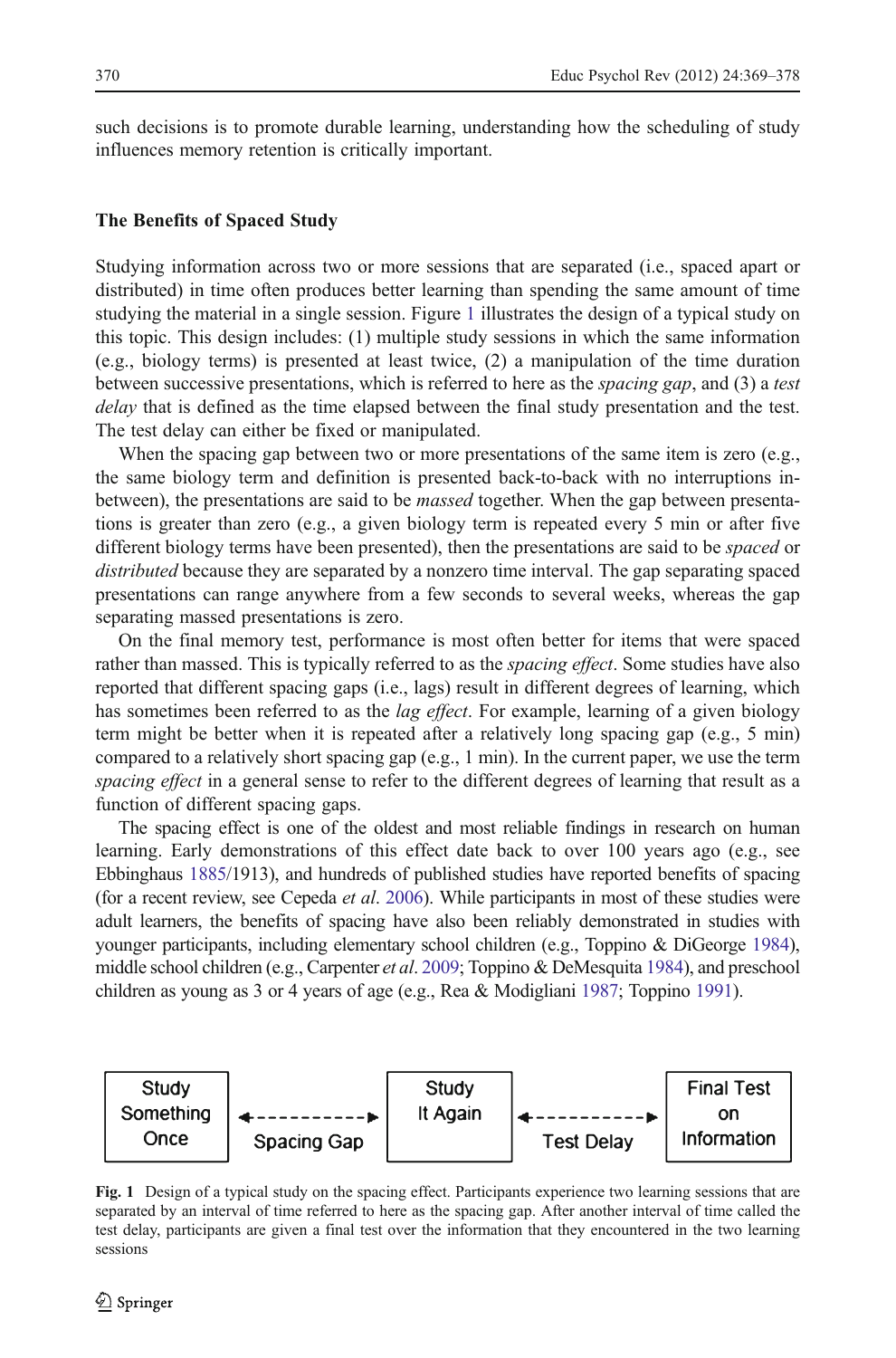The vast majority of studies on the spacing effect have been conducted in the laboratory, and these studies typically require participants to learn relatively simple types of verbal information such as word lists or trivia facts. Recently, however, new findings have emerged showing that spacing can also improve learning of information that is conceptually more difficult. For example, Bird ([2010](#page-7-0)) found that longer spacing gaps improved English-learning adults' understanding of subtle grammatical rules. Participants saw sentences such as "Albert Einstein has been a great mathematician," and their task was to provide the corrected version, "Albert Einstein was a great mathematician." Two practice sessions were separated by either 3 or 14 days, and the 14-day spacing gap produced superior scores to the 3-day gap on a test given 60 days later. Spacing has also been shown to improve learning in other tasks that might be considered complex forms of learning, such as spelling (Fishman et al. [1968\)](#page-8-0), reading skills (e.g., Seabrook et al. [2005](#page-9-0)), and biology (Reynolds & Glaser, [1964\)](#page-9-0).

Spacing effects were found in two recent experiments in which college students learned a moderately abstract mathematics task (Rohrer & Taylor [2006,](#page-9-0) [2007](#page-9-0)). The task required students to find the number of permutations of a sequence of items with at least one repeated item. For instance, the sequence *abbccc* has 60 permutations, including *cabcbc* and *abcbcc*. In both studies, spacing boosted scores on a final test consisting of novel problems of the same kind. Figure 2 shows the results of one of these studies.

Benefits of spacing have also been reported for tasks involving coordinated motor skills. For instance, in a study reported by Moulton et al. [\(2006\)](#page-8-0), surgical residents practiced microsurgical skills in four training sessions that were squeezed into the same day or distributed across 4 weeks. On a final test given 1 month after the last practice session, a spacing effect was found.

Recent studies have shown that spacing can benefit learning in realistic educational contexts as well. In one study, Sobel *et al.* ([2011](#page-9-0)) investigated fifth-graders' retention for the definitions of uncommon English words of the type that appear on the Graduate Record Examination (e.g., abscond: to leave secretly and hide, often to avoid the law). These words were learned in class via a teacher-led tutorial that included slides, oral practice, and paperand-pencil tests. Either immediately or 1 week after the first tutorial, students completed the same tutorial a second time, and were then given a final vocabulary test that required them to supply the definition for each word 5 weeks after completing the second tutorial. Memory on



Fig. 2 A mathematics spacing experiment. College students observed a tutorial on how to solve an obscure kind of permutation problem before attempting 10 practice problems that were given in a single session (0-day spacing gap) or spaced across two sessions separated by 1 week (7-day spacing gap; for full details, see Rohrer & Taylor [2006](#page-9-0)). A test with novel problems of the same kind was given 1 or 4 weeks later. Spacing had no reliable effect on test scores after a 1-week delay but doubled test scores after a 4-week delay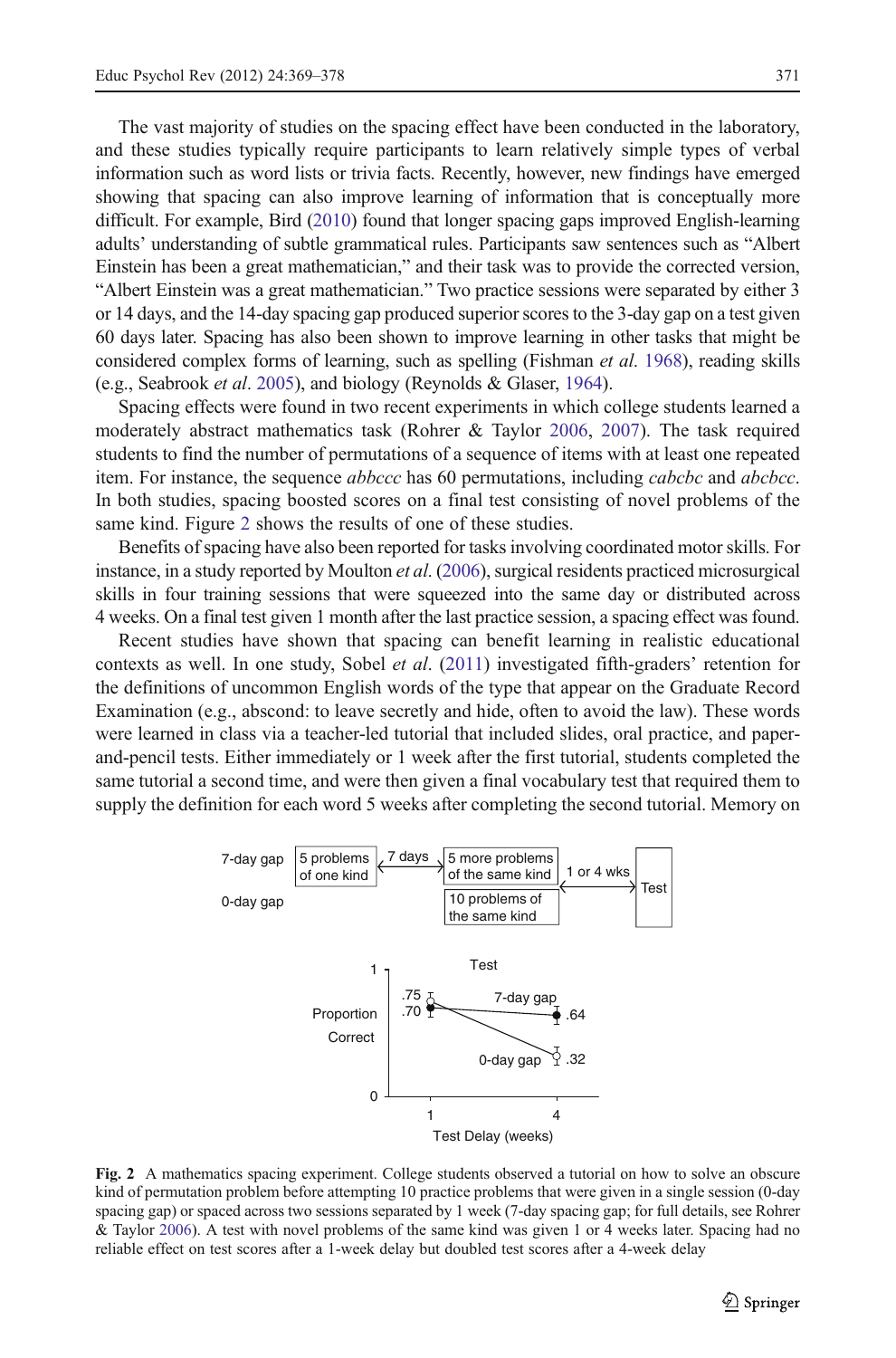the 5-week delayed test was superior for definitions learned with the 7-day spacing gap (20.8 %) compared to the 0-day spacing gap (7.5 %). This amount of forgetting might appear substantial, but previous research on forgetting of classroom material has demonstrated a similar level of forgetting over a similar time period (Jones [1923](#page-8-0); Tiedeman [1948\)](#page-9-0).

In a second study, Carpenter *et al.* [\(2009](#page-7-0)) explored how the timing of a review session affected retention of US history facts that were learned by eighth grade students. After completing their course in US history, students completed a review activity that involved answering several questions from the most recent unit that they studied (e.g., Who assassinated president Abraham Lincoln?). For each question, students were asked to write an answer (e.g., John Wilkes Booth), and then were given a sheet of answers to check their accuracy. One group of students completed the review 1 week after finishing the course (i.e., the Immediate Review Group), and another group completed the same review 16 weeks later, after returning from summer vacation (i.e., the Delayed Review Group). Students were tested over the information again 9 months after completing the review. After such a substantial delay, it is not surprising that students forgot the majority of answers to these questions. The key finding, however, was that long-term retention was better for students who completed the delayed review than for those who completed the immediate review  $(12.2 \text{ vs. } 8 \text{ %}, \text{respectively}).$ 

Another demonstration of the benefits of spacing in the classroom was reported by Seabrook et al. [\(2005\)](#page-9-0), who assessed first graders' acquisition of reading skills. In their regular classrooms, all students received 6 min of instruction per day for 2 weeks. One group of students received this instruction within a single session lasting 6 min, while a second group received it across three separate 2-min sessions that were administered at unspecified time intervals. A comparison of pretest and posttest scores revealed that the group experiencing the spaced 2-min sessions showed greater improvement in reading skills (an increase of 8.3 points), compared to the group experiencing the continuous 6-min session (an increase of only 1.3 points).

## How Long Should the Spacing Gap Be?

To use spacing as effectively as possible, it is important to know just how far apart the study sessions should be spaced. For instance, if medical professionals wish to maintain good retention of emergency response skills over a 2-year period, is there an optimal time during which they should review these skills? When learners must retain information over a given test delay, an important practical question to address is when repeated study of this information should take place.

If spacing benefits learning, then a reasonable assumption might be that longer spacing gaps would benefit learning to an even greater degree. Indeed, some studies examining the effects of longer vs. shorter spacing gaps have typically found that longer spacing gaps are more beneficial for retention (e.g., Glenberg [1976;](#page-8-0) Hintzman [1969,](#page-8-0) [1974](#page-8-0); Melton [1970\)](#page-8-0). For example, Kahana and Howard ([2005\)](#page-8-0) found that retention of words was best when the words were repeated three times with 6–20 other words occurring between each of the three presentations, compared with only two to six other words occurring between each of the three presentations.

Studies by Bahrick and colleagues examining long-term retention appear to confirm the idea that longer spacing gaps produce better memory retention than shorter spacing gaps. In a study by Bahrick ([1979\)](#page-7-0), participants learned the English translations for several Spanish words by completing six learning sessions that were separated by a spacing gap of either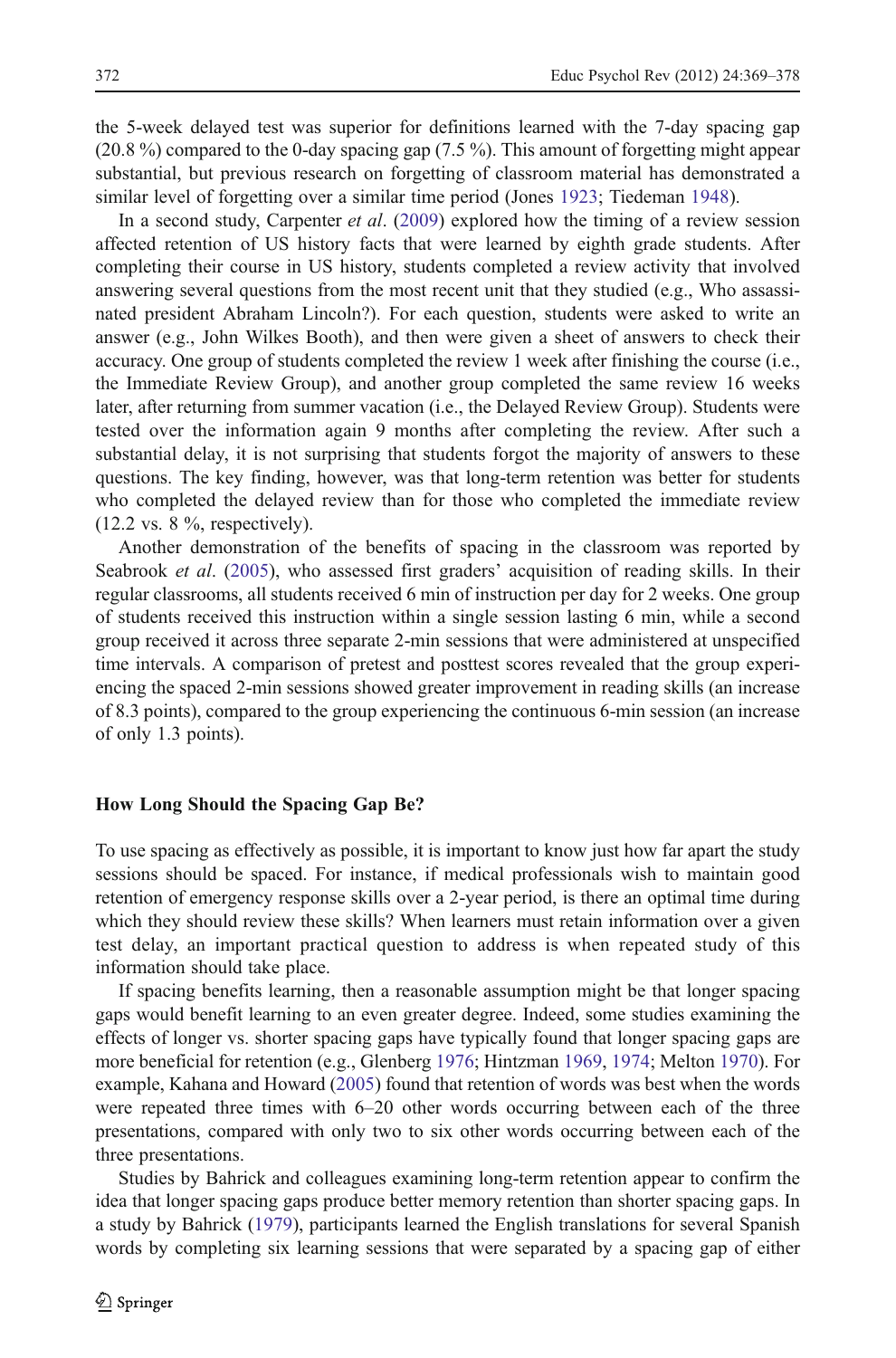0 days (i.e., all sessions occurred on the same day), 1 day, or 30 days. All participants were given a final test 1 month after the last learning session. Performance on this test was best for the participants who learned the words with the 30-day spacing gap. A follow-up study revealed that retention of these words after 8 years was still superior for the participants who experienced the 30-day spacing gap relative to the 0- or 1-day spacing gap (Bahrick & Phelps [1987\)](#page-7-0).

However, reviews of the literature on spacing have revealed that an increase in the duration of the spacing gap does not always produce superior memory retention (e.g., Cepeda et al. [2006,](#page-7-0) [2009](#page-8-0); Donovan & Radosevich [1999](#page-8-0); Glenberg [1976](#page-8-0); Verkoeijen et al. [2008\)](#page-9-0). One potential danger of waiting too long before reviewing information is that students may forget much of what they have learned previously, and this forgetting may offset any benefits that would have occurred due to spacing. This suggests that there may be diminishing returns to increasing the spacing gap.

What might the optimal spacing gap be? Answering this question requires a thorough comparison of the effects of different spacing gaps across a wide range of time intervals. In what was probably the most comprehensive study ever to explore this, Cepeda et al. [\(2008\)](#page-7-0) gave adult learners a flashcard-like web tutorial in which they learned a set of obscure facts (e.g., Libya's flag consists of a single solid color). During the first learning session, participants learned 32 of these facts until they could recall each of them successfully. Then, each participant completed a second learning session in which they were quizzed over each fact (e.g., what country's flag consists of a single solid color?), and then shown the answer (e.g., Libya). Finally, each participant was given a final test over each fact in which they were shown this question again and asked to recall the answer. The spacing gap between the two learning sessions ranged across several values between 0 and 105 days. For example, some participants completed the two learning sessions with a 2-day spacing gap, others with a 7-day gap, and others with a 21-day gap. Following the second learning session, each participant completed the final test after a test delay of 7, 35, 70, or 350 days. Each participant was randomly assigned to one of 26 unique combinations of spacing gap and test delay.

Figure 3 shows the proportion of facts correctly recalled on the final test as a function of spacing gap and test delay. The key finding from this study is that the



Fig. 3 Proportion of facts recalled in the study by Cepeda et al. [\(2008](#page-7-0)) as a function of spacing gap (either  $0$ , 1, 2, 4, 7, 11, 14, 21, 35, 70, or 105 days) and test delay (either 7, 35, 70, or 350 days). The spacing gap that produced the highest level of recall was dependent upon the test delay, such that shorter spacing gaps (e.g., 1 day) were more beneficial for recall after a relatively short test delay (e.g., 7 days), and longer spacing gaps (e.g., 21 days) were more beneficial for recall after a longer test delay (e.g., 70 days)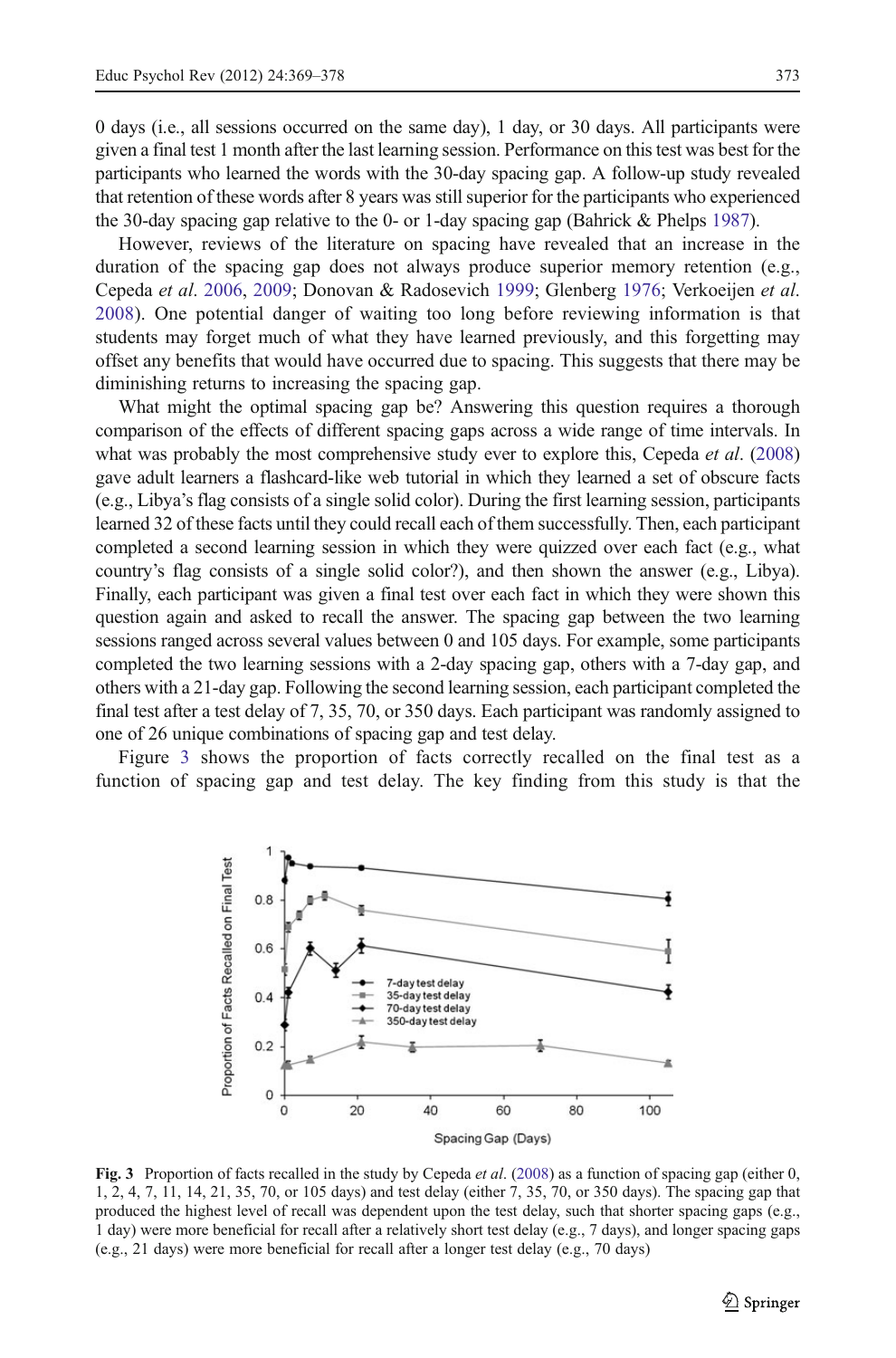optimal spacing gap depends on when the information will be tested in the future. For participants who completed the final test 7 days after their final study session, the optimal spacing gap was 1 day. However, for participants who waited 35 days before taking the final test, the optimal spacing gap was 11 days. For those who completed the final test after 70 days, the best spacing gap was 21 days. In general, the optimal spacing gap equaled 10–20 % of the test delay. In other words, the longer the test delay, the longer the optimal spacing gap.

This study demonstrates that there is no "one-size-fits-all" approach to using spacing as a means of improving memory retention. Quite simply, a longer spacing gap is not always better. Instead, these findings suggest that in order to pick the optimal timing of study sessions, students and instructors must decide when they expect to need the information. If the goal is to retain information for just a short time, shorter spacing gaps may be ideal. However, if the goal is to achieve retention for much longer periods, spacing gaps of several weeks or months may be best. Indeed, for lifelong preservation of knowledge, spacing gaps of years may well be optimal.

While the study by Cepeda *et al.* [\(2008](#page-7-0)) sought to determine the optimal duration of a spacing gap when learning is limited to only two sessions, numerous studies have addressed a related question: if learners encounter information in three or more sessions, should the spacing gaps be equal? Studies that have explored the effects of different spacing gaps with three or more learning sessions have typically compared two schedules of spacing: (1) a fixed schedule, in which all spacing gaps are identical (e.g., information is studied four times, with a 24-h spacing gap separating each study session) or (2) an expanding schedule, in which the spacing gap becomes progressively longer (e.g., information is studied once, then again after 30 min, then a third time after 24 h, and a fourth time after 1 week).

Experiments comparing fixed and expanding schedules have produced equivocal results. Some studies have found that expanding schedules produce better learning than fixed schedules (e.g., Cull *et al.* [1996](#page-8-0); Landauer & Bjork [1978](#page-8-0)), and others have found that expanding and fixed schedules produce similar levels of learning (e.g., Carpenter & DeLosh [2005;](#page-7-0) Cull [2000](#page-8-0); Logan & Balota [2008;](#page-8-0) Pyc & Rawson [2007](#page-8-0); for a critical review of this literature, see Balota et al. [2007](#page-7-0)).

Recent evidence suggests that expanding schedules might be better for short-term retention, and fixed schedules might be better for longer-term retention (Karpicke & Roediger [2007\)](#page-8-0). A comprehensive comparison of various spacing gaps and test delays involving three or more learning sessions has yet to be carried out and until then, it remains an open question whether the optimal spacing gaps for three or more learning sessions are critically dependent upon when the final test takes place.

One finding appears to be reliable, however. Any form of spacing—whether it is fixed or expanding—appears to promote learning. In studies comparing either a fixed or expanding schedule to a massed schedule in which three or more presentations of an item occur backto-back in immediate succession, it has been consistently demonstrated that either type of spacing schedule produces better learning than a massed schedule (e.g., Carpenter & DeLosh [2005;](#page-7-0) Cull [2000](#page-8-0); Rea & Modigliani [1985](#page-8-0)).

Thus, when faced with the practical question of when to review information, the present findings suggest that students and teachers do not need to be overly concerned about whether the spacing gaps that separate repeated study sessions are equal or not. The key criterion is that information should be reviewed after a period of time has passed since the initial learning. Particularly if the goal is long-term retention, the findings from Cepeda *et al.* ([2008\)](#page-7-0) suggest that the ideal time to review information may be several weeks or months after it was initially learned.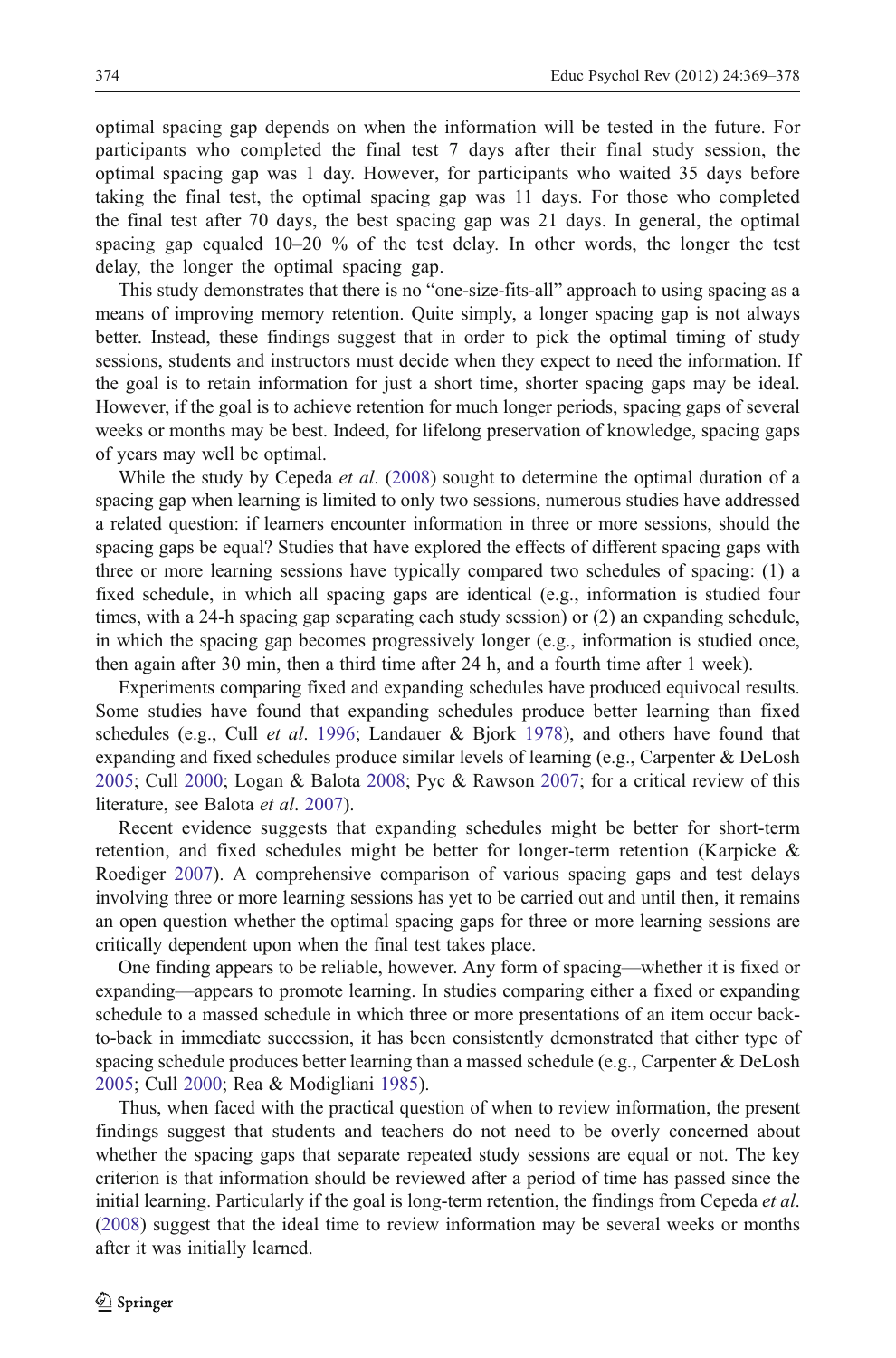## Pedagogical Recommendations and Responses to Potential Challenges

Many researchers have urged teachers and curriculum designers to use spacing as an instructional strategy (e.g., Bahrick [1979;](#page-7-0) Bjork [1979](#page-7-0); Dempster [1987,](#page-8-0) [1988](#page-8-0), [1989](#page-8-0); Halpern [2008;](#page-8-0) Metcalfe et al. [2007](#page-8-0); Pashler Rohrer et al. [2007;](#page-8-0) Willingham [2002\)](#page-9-0). Unfortunately, however, spacing has yet to be systematically implemented in educational curricula (e.g., Cepeda et al. [2008](#page-7-0); Dempster [1988](#page-8-0); Rohrer & Pashler [2010\)](#page-9-0). One reason for this could be that research on spacing has not produced a clear set of recommendations for how it can be used in everyday instruction. In this section, we describe some specific strategies that can be used by students and educators to capitalize on the advantages of spacing.

The literature reviewed here suggests that in order to promote long-term retention of knowledge, students should receive spaced re-exposure to previously learned information. Particularly if the goal is long-term retention, it may be beneficial to review this information after a time period of at least several weeks (e.g., Cepeda *et al.*, [2008\)](#page-7-0). This review can take place in a number of ways. First, instructors might incorporate into each lesson a brief review of concepts that were learned several weeks earlier.

Second, homework assignments could be used to re-expose students to important information that they have learned previously. This recommendation may be particularly useful when class time is limited and a review is difficult to fit in to the lesson on any given day. For example, an instructor could intentionally include questions covering information that was learned in class several weeks earlier.

Third, instructors could give exams and quizzes that are cumulative. In addition to reexposing students to information that they have previously learned, cumulative exams and quizzes provide students with a good reason to review information on their own. These three recommendations are not mutually exclusive, and like any guidelines, they are more likely to produce positive learning outcomes when used in conjunction with one another (for more on pedagogical recommendations involving spacing, see Pashler et al. [2007a](#page-8-0), [b\)](#page-8-0).

These recommendations may sometimes be difficult to carry out. First, students often seem to be less than enthusiastic about cumulative exams. When the exam is cumulative, students may feel that there is more information that they must study. However, if students are provided with regular reviews of previously learned information, this information is more likely to remain accessible in memory, reducing the need for them to restudy old information that has already been forgotten.

Second, instructors may be discouraged to find that after several weeks, students have forgotten much of the information that they had previously known. It is commonly the case that students forget a good deal of what they have learned, especially after lengthy time periods (e.g., Carpenter *et al.* [2008;](#page-7-0) Dillon [2008\)](#page-8-0). Importantly, however, this is not an indication that the instruction was wholly futile. On the contrary, when students are reexposed to information that they have learned but temporarily cannot recall, they acquire this information much faster than information that is being learned for the first time (e.g., Berger et al. [2008](#page-7-0); Ebbinghaus [1885/](#page-8-0)1913; Nelson [1985\)](#page-8-0). Thus, although forgetting is likely to be a necessary consequence of reviewing information after long spacing gaps, re-exposing students to this information on a regular basis will keep it accessible in memory and render it less vulnerable to forgetting over time.

A final challenge that instructors might encounter in implementing spacing into learning curricula is the fact that educational materials appear to discourage this approach. In particular, many textbooks present information in a nondistributed fashion. For instance, although spacing has been known to improve foreign-language learning (e.g., Bahrick *et al.*)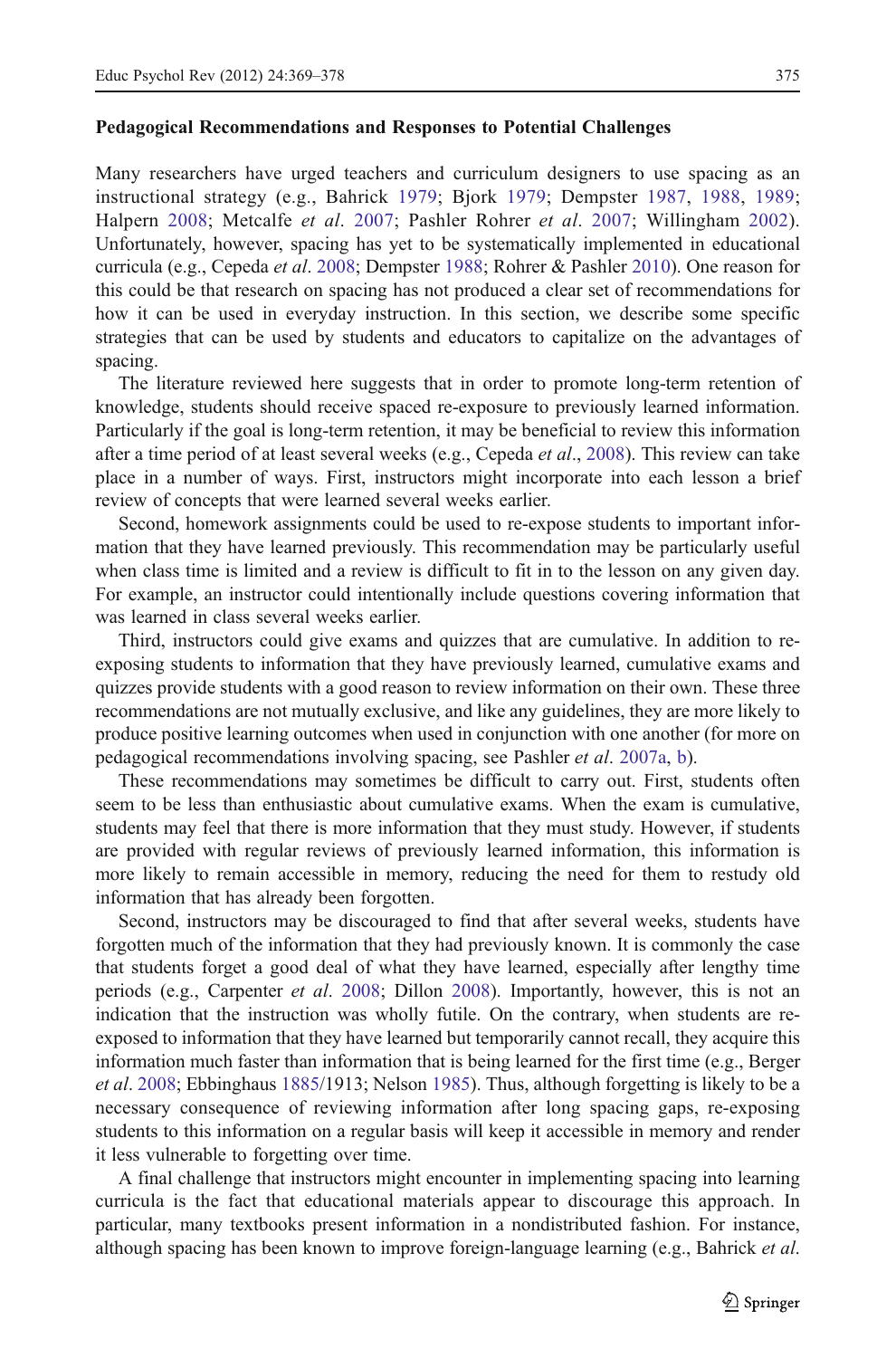<span id="page-7-0"></span>1993; Bahrick & Phelps 1987; Bird 2010; Bloom & Shuell 1981), in most foreign language textbooks, the vocabulary of each chapter is devoted to a particular topic (e.g., food, clothing), and these words rarely appear in subsequent chapters. Likewise, in most mathematics textbooks, each set of problems is devoted to the most recent lesson. After learning about ratios, for example, students will work one or two dozen ratio problems.

Because textbooks do not typically provide spaced exposure to concepts, in order to ensure that students receive this, instructors may find it necessary to supplement the information from any given lesson with examples from previous lessons. For example, in one rarely used approach to mathematics learning, each lesson is followed by an interleaved set of examples from many different lessons. Interleaving inherently provides spaced practice, and, no less importantly, it also provides students with an opportunity to choose the appropriate strategy for a given kind of problem, which students need not do when every problem concerns the same procedure or concept (e.g., Rohrer [2009;](#page-9-0) Taylor & Rohrer [2010](#page-9-0)).

In this review, we have highlighted some key findings concerning the types of learning that benefit from spacing, demonstrations of spacing effects in educational settings, and explorations of the ideal spacing gap. We have also attempted to shed some light on how the benefits of spaced practice might be implemented in everyday instruction. We hope that this information can be of value to students and educators who are seeking ways of using spacing to maximize learning.

Acknowledgments This work was supported by a collaborative activity award from the James S. McDonnell Foundation, by the Office of Naval Research (grant N00014-10-1-0072), by the Institute of Education Sciences (US Department of Education grant R305B070537 to H. Pashler and grant R305A110517 to D. Rohrer), and by the National Science Foundation (Center Grant SBE-0542013).

#### References

- Bahrick, H. P. (1979). Maintenance of knowledge: questions about memory we forget to ask. Journal of Experimental Psychology: General, 108, 296–308.
- Bahrick, H. P., & Phelps, E. (1987). Retention of Spanish vocabulary over eight years. Journal of Experimental Psychology: Learning, Memory, and Cognition, 13, 344–349.
- Bahrick, H. P., Bahrick, L. E., Bahrick, A. S., & Bahrick, P. E. (1993). Maintenance of foreign language vocabulary and the spacing effect. Psychological Science, 4, 316–321.
- Balota, D. A., Duchek, J. M., & Logan, J. M. (2007). Is expanded retrieval practice a superior form of spaced retrieval? A critical review of the extent literature. In J. S. Nairne (Ed.), The foundations of remembering: essays in honor of Henry L. Roediger III (pp. 83–105). London: Psychology Press.
- Berger, S. A., Hall, L. K., & Bahrick, H. P. (2008). Stabilizing access to marginal and submarginal knowledge. Journal of Experimental Psychology: Applied, 5, 438–447.
- Bird, S. (2010). Effects of distributed practice on the acquisition of second language English syntax. Applied PsychoLinguistics, 31, 635–650.
- Bjork, R. A. (1979). Information-processing analysis of college teaching. Educational Psychologist, 14, 15–23.
- Bloom, K. C., & Shuell, T. J. (1981). Effects of massed and distributed practice on the learning and retention of second-language vocabulary. Journal of Educational Research, 74, 245–248.
- Carpenter, S. K., & DeLosh, E. L. (2005). Application of the testing and spacing effects to name-learning. Applied Cognitive Psychology, 19, 619–636.
- Carpenter, S. K., Pashler, H., Wixted, J. T., & Vul, E. (2008). The effects of tests on learning and forgetting. Memory and Cognition, 36, 438–448.
- Carpenter, S. K., Pashler, H., & Cepeda, N. J. (2009). Using tests to enhance 8th grade students' retention of US history facts. Applied Cognitive Psychology, 23, 760–771.
- Cepeda, N. J., Pashler, H., Vul, E., Wixted, J. T., & Rohrer, D. (2006). Distributed practice in verbal recall tasks: a review and quantitative synthesis. Psychological Bulletin, 132, 354–380.
- Cepeda, N. J., Vul, E., Rohrer, D., Wixted, J. T., & Pashler, H. (2008). Spacing effects in learning: a temporal ridgeline of optimal retention. Psychological Science, 19, 1095–1102.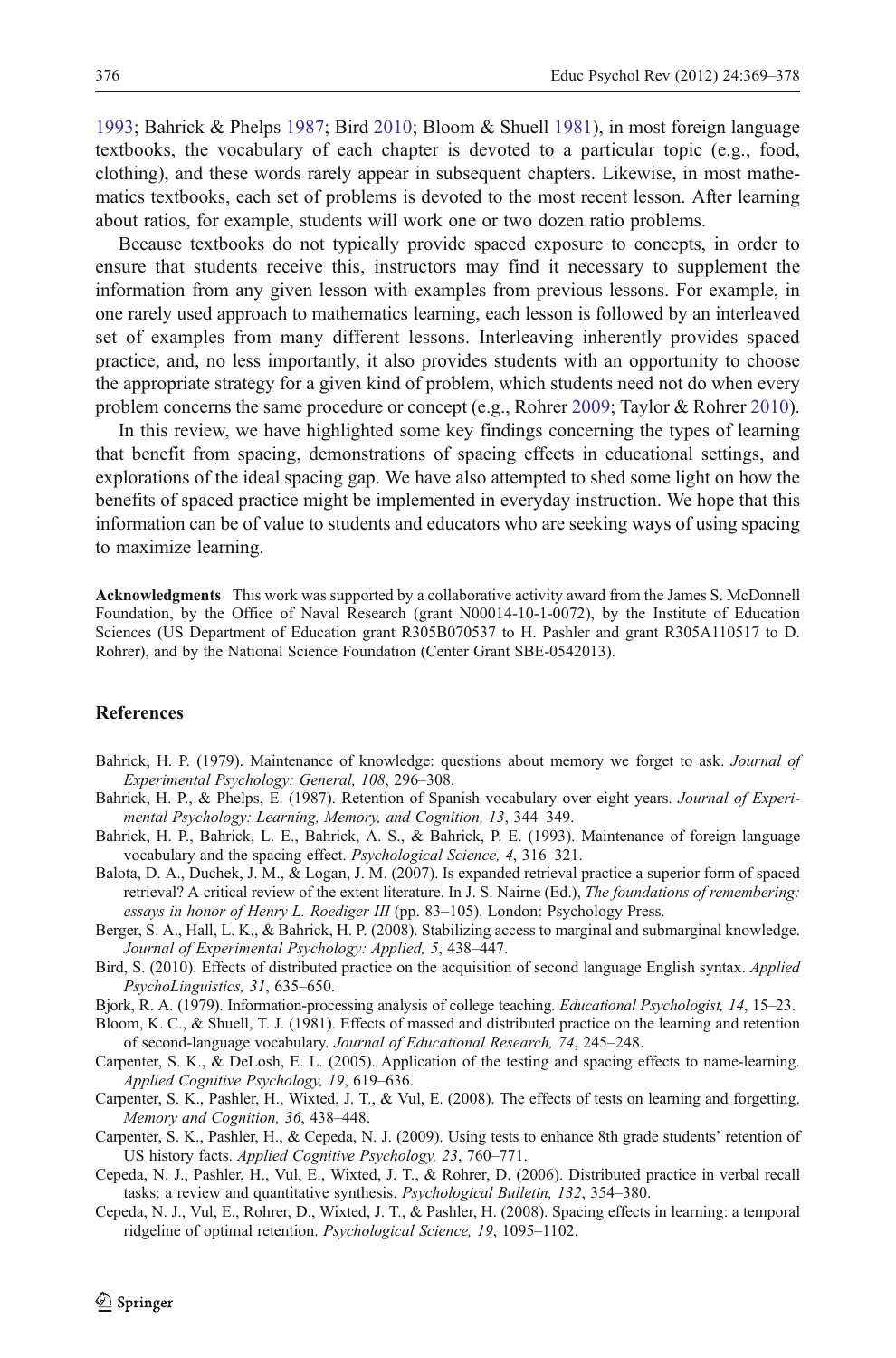- <span id="page-8-0"></span>Cepeda, N. J., Coburn, N., Rohrer, D., Wixted, J. T., Mozer, M. C., & Pashler, H. (2009). Optimizing distributed practice: theoretical analysis and practical implications. Experimental Psychology, 56, 236–246.
- Cull, W. L. (2000). Untangling the benefits of multiple study opportunities and repeated testing for cued recall. Applied Cognitive Psychology, 14, 215–235.
- Cull, W. L., Shaughnessy, J. J., & Zechmeister, E. B. (1996). Expanding the understanding of the expandingpattern-of-retrieval mnemonic: toward confidence in applicability. Journal of Experimental Psychology: Applied, 2, 365–378.
- Dempster, F. N. (1987). Time and the production of classroom learning: discerning implications from basic research. Educational Psychologist, 22, 1–21.
- Dempster, F. N. (1988). The spacing effect: a case study in the failure to apply the results of psychological research. American Psychologist, 43, 627–634.
- Dempster, F. N. (1989). Spacing effects and their implications for theory and practice. *Educational Psychol*ogy Review, 1, 309–330.
- Dillon, S. (2008). Survey finds teenagers ignorant on basic history and literature questions. The New York Times, A16.
- Donovan, J. J., & Radosevich, D. J. (1999). A meta-analytic review of the distribution of practice effect: now you see it, now you don't. Journal of Applied Psychology, 84, 795–805.
- Ebbinghaus, H. (1885/1913). Memory (H. A. Ruger & C. E. Bussenius, Transl.). New York: Teachers College, Columbia University.
- Fishman, E. J., Keller, L., & Atkinson, R. C. (1968). Massed versus distributed practice in computerized spelling. Journal of Educational Psychology, 59, 290–296.
- Glenberg, A. M. (1976). Monotonic and nonmonotonic lag effects in paired-associate and recognition memory paradigms. Journal of Verbal Learning and Verbal Behavior, 15, 1–16.
- Halpern, D. F. (2008, March). 25 learning principles to guide pedagogy and the design of learning environments. Paper distributed at the keynote address at the Bowling Green State University Teaching and Learning Fair. Bowling Green, OH
- Hintzman, D. L. (1969). Recognition time: effects of recency, frequency, and the spacing of repetitions. Journal of Experimental Psychology, 79, 192–194.
- Hintzman, D. L. (1974). Theoretical implications of the spacing effect. In R. L. Solso (Ed.), Theories in cognitive psychology: The Loyola symposium (pp. 77–97). Potomac: Erlbaum.
- Jones, H. E. (1923). Experimental studies of college teaching. Archives of Psychology, 68, 1–71.
- Kahana, M. J., & Howard, M. W. (2005). Spacing and lag effects in free recall of pure lists. *Psychonomic* Bulletin & Review, 12, 159–164.
- Karpicke, J. D., & Roediger, H. L., III (2007). Expanding retrieval practice promotes short-term retention, but equally spaced retrieval enhances long-term retention. Journal of Experimental Psychology: Learning, Memory, and Cognition, 33, 704–719.
- Landauer, T. K., & Bjork, R. A. (1978). Optimum rehearsal patterns and name learning. In M. M. Gruneberg, P. E. Morris, & R. N. Sykes (Eds.), Practical aspects of memory (pp. 625–632). London: Academic Press.
- Logan, J. M., & Balota, D. A. (2008). Expanded vs. equal interval spaced retrieval practice: exploring different schedules of spacing and retention interval in younger and older adults. Aging, Neuropsychology, & Cognition, 15, 257–280.
- Melton, A. W. (1970). The situation with respect to the spacing of repetitions and memory. Journal of Verbal Learning & Verbal Behavior, 9, 596–606.
- Metcalfe, J., Kornell, N., & Son, L. K. (2007). A cognitive-science based programme to enhance study efficacy in a high and low risk setting. European Journal of Cognitive Psychology, 19, 743–768.
- Moulton, C.-A. E., Dubrowski, A., MacRae, H., Graham, B., Grober, E., & Reznick, R. (2006). Teaching surgical skills: what kind of practice makes perfect? A randomized, controlled trial. Annals of Surgery, 244, 400–409.
- Nelson, T. O. (1985). Ebbinghaus's contribution to the measurement of retention: savings during relearning. Journal of Experimental Psychology: Learning, Memory, and Cognition, 11, 472–479.
- Pashler, H., Bain, P., Bottge, B., Graesser, A., Koedinger, K., McDaniel, M., & Metcalfe, J. (2007). Organizing Instruction and Study to Improve Student Learning (NCER 2007-2004). Washington, DC: National Center for Education Research, Institute of Education Sciences, U. S. Department of Education. Retrieved from <http://ncer.ed.gov>
- Pashler, H., Rohrer, D., Cepeda, N. J., & Carpenter, S. K. (2007). Enhancing learning and retarding forgetting: choices and consequences. Psychonomic Bulletin & Review, 14, 187–193.
- Pyc, M. A., & Rawson, K. (2007). Examining the efficiency of schedules of distributed retrieval practice. Memory and Cognition, 35, 1917–1927.
- Rea, C. P., & Modigliani, V. (1985). The effect of expanded versus massed practice on the retention of multiplication facts and spelling lists. Human Learning: Journal of Practical Research & Applications, 4, 11–18.